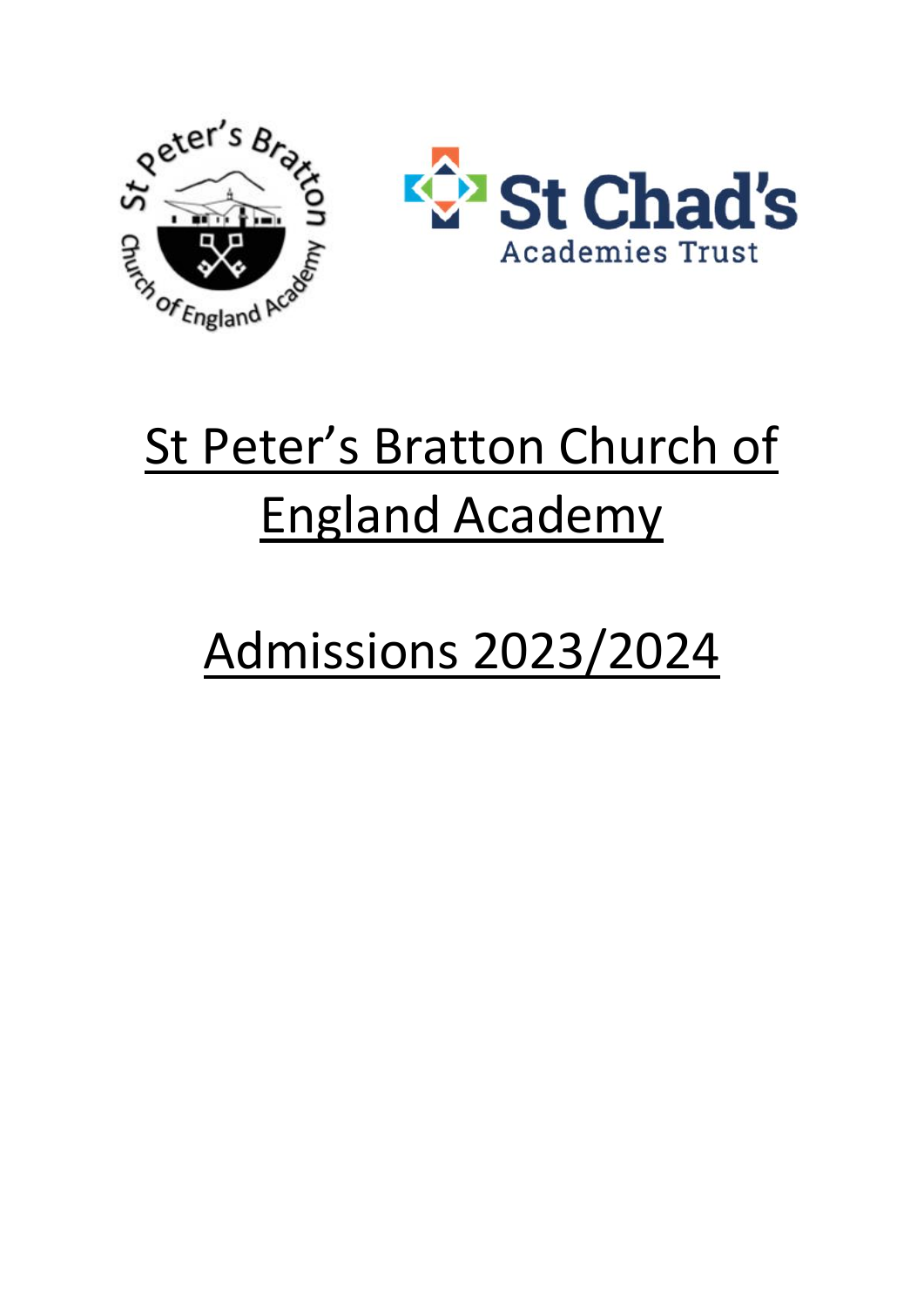#### **FOREWORD:**

Following conversion to academy status on 1<sup>st</sup> September 2021, St Peter's Bratton Church of England Academy is its own admissions authority.

However, our admissions will still follow the consulted upon Determined School Admission Arrangements and our admissions will be managed by Telford and Wrekin Council, following the same arrangements as most other schools in the borough.

Herein follows The Determined School Admission Arrangements for 2023/ 2024, which was consulted upon by Telford and Wrekin Council during Autumn 2020. For further information, please go to[: https://www.telford.gov.uk/info/20026/school\\_admissions](https://www.telford.gov.uk/info/20026/school_admissions)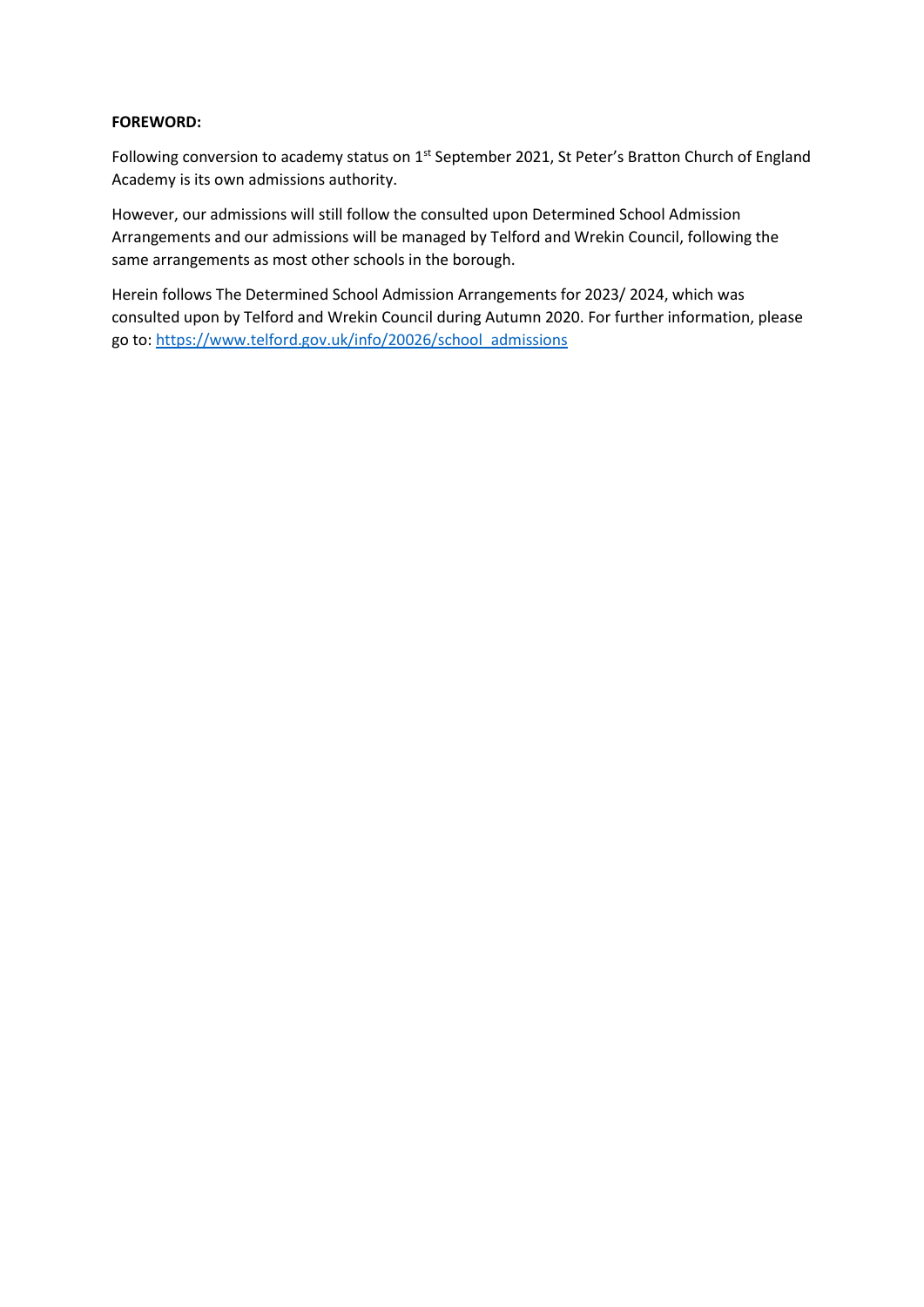The Department of Education (DfE) published revised Codes (Admissions 2014 & Admission Appeals 2012). St Peter's Bratton Church of England Academy's admission arrangements take account of the revisions contained within the new Codes.

Regulations require all Admission Authorities to determine, before the relevant school year, the admission and admission appeal arrangements which are to apply for that year. The co-ordinated arrangements apply to the admission of pupils to all maintained schools and academies in the relevant area, so that parents apply only to their home Local Authority (LA) and receive one offer of a school place.

Any necessary consultation on the co-ordinated scheme must be for a minimum of six weeks and be completed by 31<sup>st</sup> January.

The governing bodies of voluntary aided, foundationsschools and academies are their own admission authorities and therefore are responsible for consulting on their admission arrangements.

Except for date changes, pertinent to the 2023/24 academic year, this policy was consulted upon by Telford and Wrekin Council in the autumn of 2021.

#### **Oversubscription criteria**

When the school is oversubscribed, after the admission of pupils with an Education, Health and Care Plan (EHCP), the priority for admission will be given to those children who meet the criteria set out below, in priority order:

1. A 'looked after child' or a child who was previously looked after but immediately after being looked after became subject to an adoption, child arrangements, or special guardianship order including those who appear to have been in state care outside of England and ceased to be in state care as a result of being adopted. A looked after child is a child who is

(a) in the care of a local authority, or

(b) being provided with accommodation by a local authority in the exercise of their social services functions (see the definition in Section 22(1) of the Children Act 1989).

2. Children who live in the school's defined attendance area.

If places are unavailable for all of these local children, then places will be given first to:

a) Those children who have exceptional health reasons where there is written medical evidence that admission to the school is essential for their medical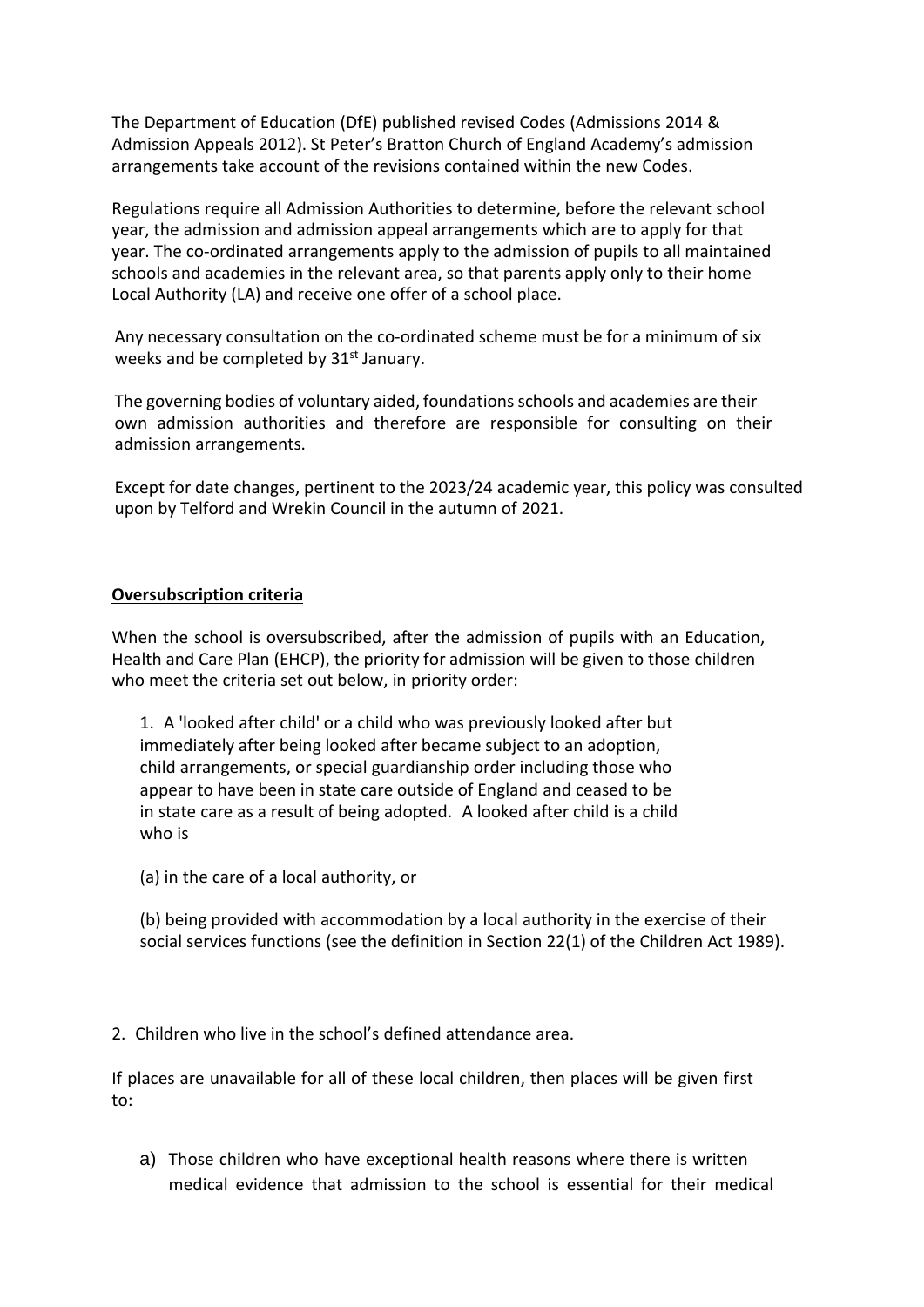wellbeing. *The information must confirm the exceptional medical reason and*  demonstrate how the specified school is the only school that can meet the defined needs of the child, and then

- b) Those children who will have on the day of admission a brother(s), sister(s), step brother(s), step sister(s),half-brother(s) or half-sister(s) living as a family at the same address and who attend the school
- c) Pupils in receipt of early years pupil premium or pupil premium at the point of closing the application round
- d) Other children living in the school's attendance area.

3. Any places which remain available will then be allocated to applicants from outside the school's defined attendance area in the priority order a) to c)

4. Children of staff - children whose parent / guardian is a member of staff who has been employed at the school for two or more years at the time of application or has been recruited to fill a vacancy for which there is a demonstrable skill shortage.

5. Other children living outside of the school's attendance area.

The early years pupil premium is additional funding to support disadvantaged three and four year olds in early years settings. Its aim is to close the gap between children from disadvantaged backgrounds and their peers by providing funding to early years providers to help them raise the quality of their provision. It has been available in all local authority areas in England since April 2015. The pupil premium is additional funding given to state funded schools in England to raise the attainment of disadvantaged pupils and close the gap between them and their peers. Pupil premium funding is available to both mainstream and non-mainstream schools, such as special schools and pupil referral units. It is paid to schools according to the number of pupils who have been:

- registered for free school meals (FSM) at any point in the last 6 years
- looked after by the local authority (in care) for one day or more

• those who have left local authority care through adoption, or via a Special Guardianship, Residence or Child Arrangements Order

# Children of staff

The admission of the children of staff is defined in the admissions code as being in either or both of the following circumstances: a) Where the member of staff has been employed at the school for two or more years at the time at which the application of admission to the school is made, and/or b) The member of staff is recruited to fill a vacant post for which there is a demonstrable skill shortage.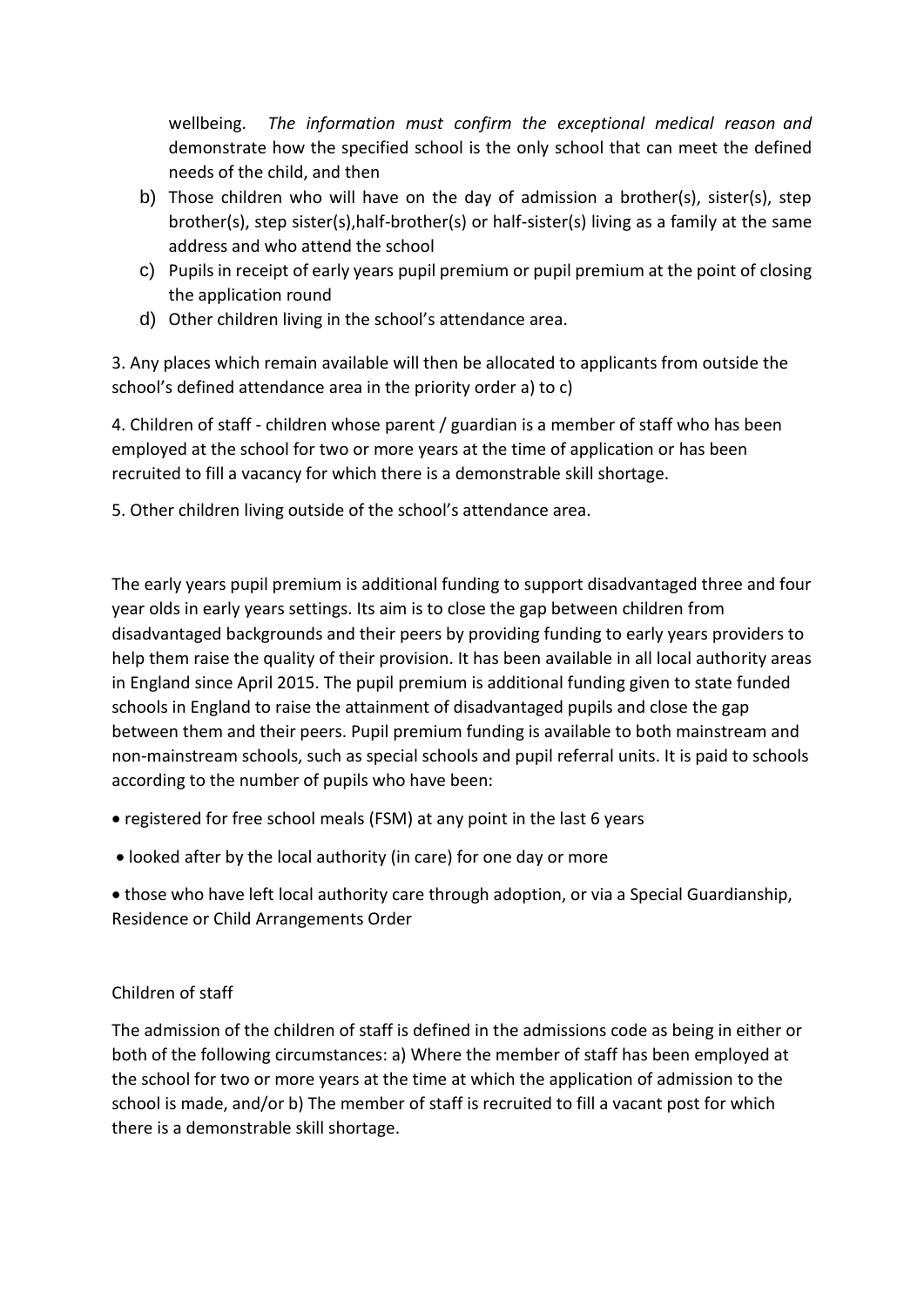# **Coordinated Scheme for Admissions into Reception**

All children within Telford & Wrekin are entitled to start school in the term after their 4th birthday. Parents / guardians may defer entry to school until later in the academic year or until a child reaches compulsory school age (the beginning of the term after their 5th birthday), or may request for their child to attend part-time.

Where summer-born children defer entry until September they will have to re-apply for a place in the following year's admission round. An application must be made to transfer from a nursery class to primary school even within the same school; there is no automatic allocation of a place.

In exceptional circumstances the academy may agree that a child can be admitted to a school outside their normal age group. Parents / guardians of summer born children may apply not to send their child to school in the September following their 5th birthday. These decisions will be based on each individual case. Please refer to the Delayed Entry Policy on www.telford.gov.uk/admissions

The coordinated scheme of admissions into Reception and Year 3 in junior schools is designed to ensure that all children applying for Reception places and Year 3 places in junior schools receive only one offer of a place in a Telford & Wrekin school.

All primary school applications for entry in September 2022 are being co-ordinated across local authority boundaries. Parents / guardians of pupils who are resident within Telford & Wrekin should complete the Telford & Wrekin common application form to apply for any school within the borough or in any other local authority area.

Pupils of Telford & Wrekin primary schools who live outside the borough will receive their application form from their home authority. Telford & Wrekin parents / guardians can list up to four school preferences on their application form. Parents / guardians should list, in order of preference, all the maintained schools and academies at which they wish their child to be considered for a place including those in neighbouring authorities.

Telford & Wrekin operates an equal preference scheme. This means that we offer a place at the highest possible preference. We will try to allocate a place at your first preference school by applying the oversubscription criteria. If they cannot, they will then consider your second preference alongside other preferences expressed by families for that school.

If they cannot allocate this they will then consider your third preference in the same way, and so on.

Some Own Admission Authority Schools require additional information from parents / guardians to operate their admissions criteria. St Peter's Bratton Church of England Academy does not require any additional forms. All applications are completed on line www.telford.gov.uk/admissions Completed common application forms should be returned to the School Admissions Team by 15 January 2024.

Applications will be considered and in the case of oversubscribed schools the oversubscription criteria should be applied.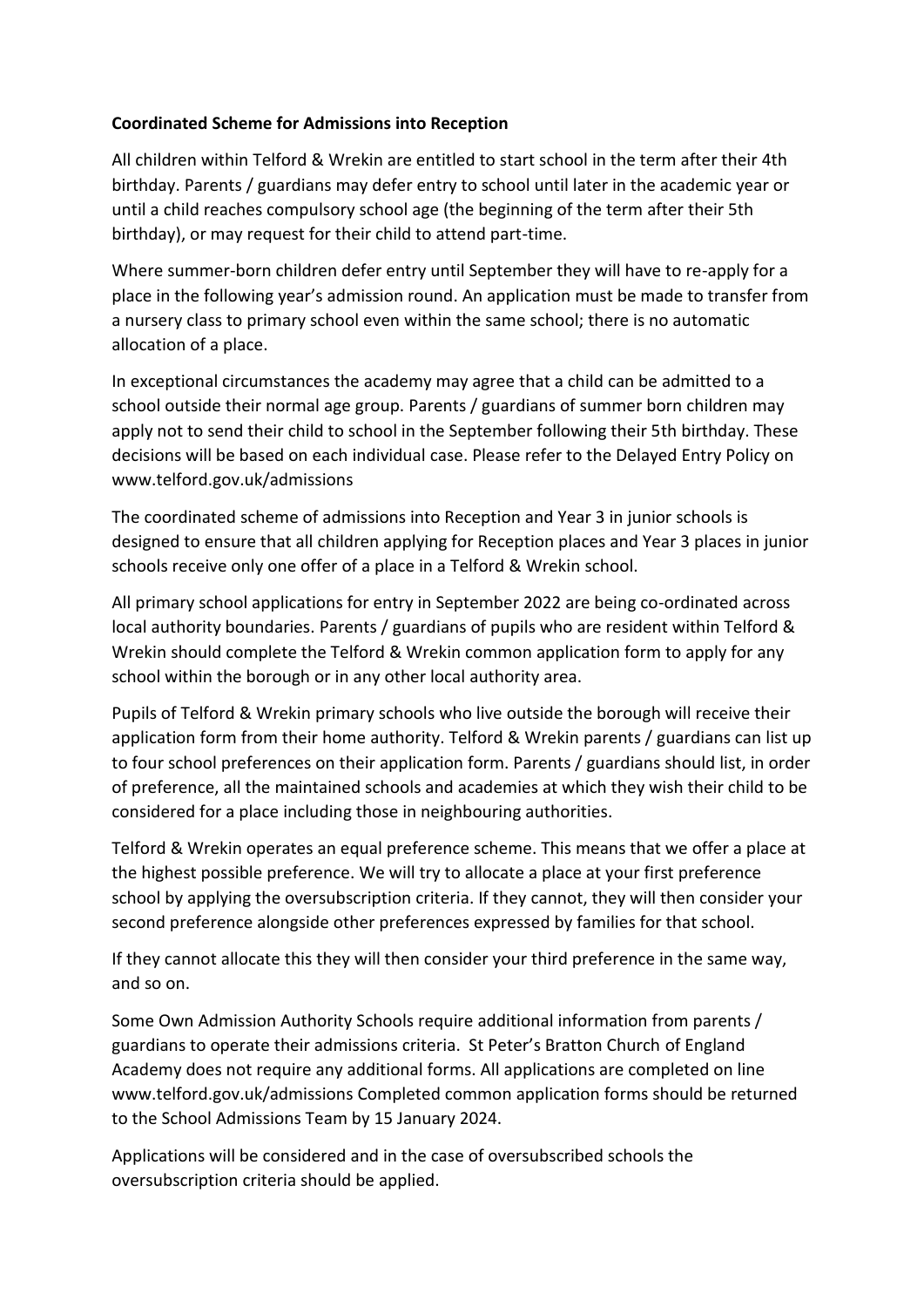St Peter's Bratton has a shared catchment area with Dothill Primary School.

#### **In Year Admissions**

This scheme applies to applications made by parents / guardians for schools at points other than the normal age of entry. The purpose of the scheme is to ensure, as far as is reasonably practicable, that each parent / guardian who applies for a school place during the course of an academic year receives only one single offer of a school place within the borough.

It is also intended to ensure that children can be safeguarded as they move between schools. Parents / guardians must complete a Telford & Wrekin In Year Application form to apply for any school within Telford & Wrekin.

### The In Year Application Form

The In Year Application Form can be downloaded at www.telford.gov.uk/admissions In line with the School Admissions Code, the application will allow parents / guardians to apply for schools of their preference, and to provide their name and address, and the name, address and date of birth of their child, and also to include any documentary evidence in support of their application.

The form will also allow parents / guardians to rank schools in order of preference and give reasons for those preferences. Parents / guardians will have to name all schools for which they wish their child to be considered on the form. Where the application is for a school for which the governing body is the admission authority, the details of the application will be forwarded to the school, together with any supporting information supplied by the parent / guardian.

The governing bodies of some foundation, voluntary aided, trust or academy school may require parents / guardians applying also to complete a supplementary information form to collect additional information needed to operate their own admissions policy. A supplementary form is not on its own regarded as a valid application for a school. An In-Year Application form must also be completed. St Peter's Bratton Church of England Academy does not require any additional forms. The School Admissions Team may undertake to verify address details and for any family moving house, to request proof of exchange of contracts or a tenancy agreement (where the families previous house has been sold or another tenancy agreement has come to an end). All applications received by the School Admissions Team will be looked at to determine whether or not they meet the criteria for consideration under the Council's Fair Access Protocol.

In the case of Electively Home Educated (EHE) pupils seeking a school place, the application is made known to the Advisory Teacher for EHE children before the application is shared with schools. This enables the local authority to identify pupils that may meet the criteria for consideration under the Fair Access Panel Protocol.

Where preferences are expressed on the application form for community or voluntary controlled schools for which the Council is the admissions authority, the School Admissions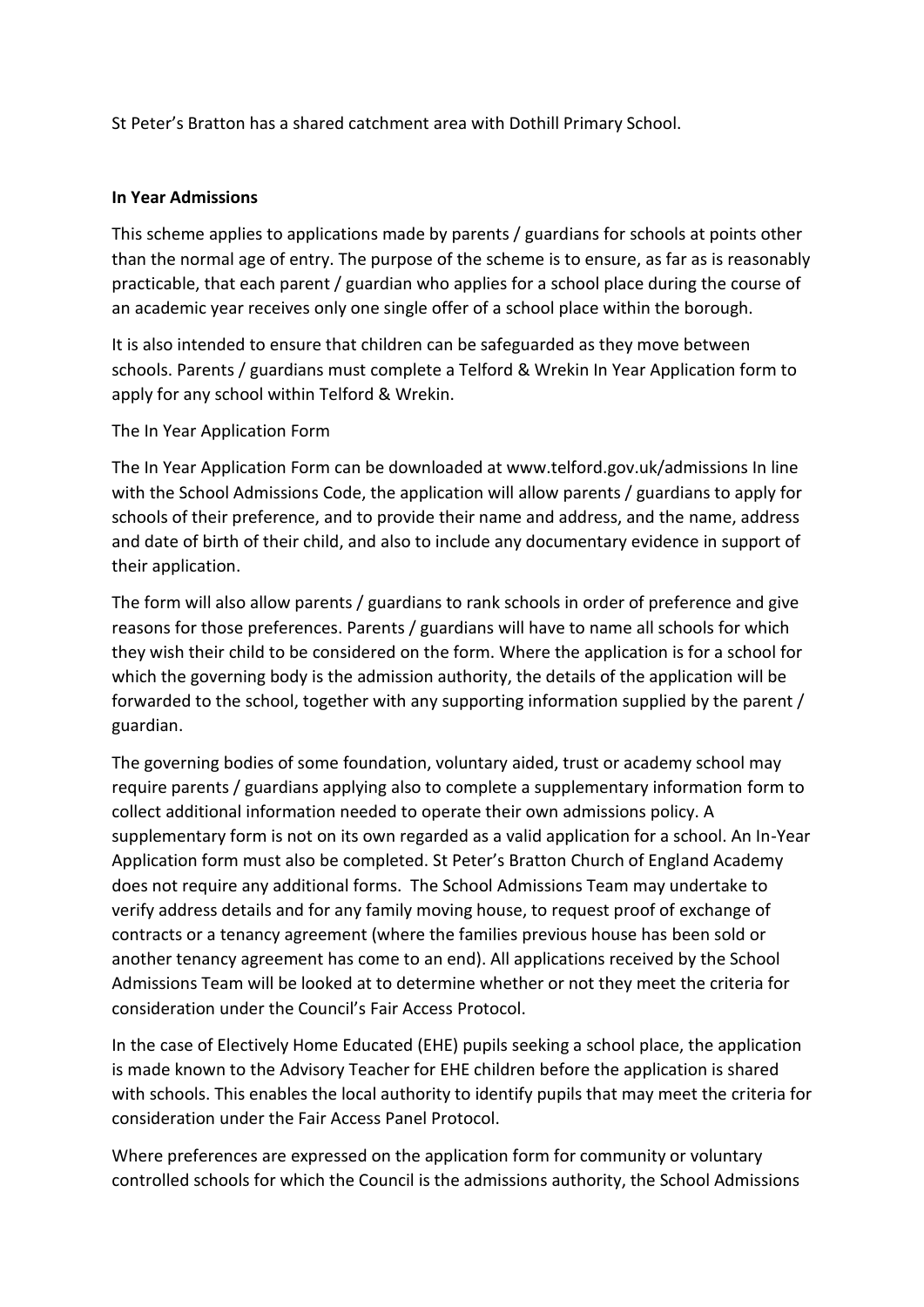Team will assess the application against the Council's Admissions Policy to see if a place can be offered within 15 days of the application being received.

Where preferences are expressed on the application form for schools who are their own admissions authority, the School Admissions Team will forward the application on to the school. The governing bodies of foundation, voluntary aided, trust or academy schools will be responsible for applying their own oversubscription criteria and determining whether or not a place can be offered to the applicant. They will communicate their decision to the School Admissions Team within 5 days of the application being received.

Where a space exists within any year group, all admission authorities, including voluntary aided, foundation and trust schools and academies, are required to offer a place. In this instance it will not normally be necessary to convene an Admissions Committee.

Where an application is received for a year group in which no places exist, or there are more applicants than the number of places available, then the Admissions Committee would be required to meet. Admissions authorities are therefore recommended to schedule regular meetings of their admission committees in order to process applications as quickly as possible.

Once the school's planned admission number has been reached a school should not normally admit above that published number, unless the school and the local authority agree that an additional admission will not adversely affect the school in the longer term, and will not have a detrimental effect upon neighbouring schools.

In some circumstances, for example a request to admit a child who is looked after by a local authority, Telford & Wrekin would support an admission above the published admission number. The School Admissions Team will compare the results received for each of the school preferences expressed by the parents / guardians.

Where a child can be offered a place at more than one of the preferred schools the School Admissions Team will allocate a place at the parent's or guardian's highest ranked preference school. Where the School Admissions Team determines that a place should or should not be offered at a school for whom the governing body is the admissions authority then the governing body will be notified of that decision.

The School Admissions Team will aim to notify parents / guardians of the outcome of their application within 15 days of the application being received wherever possible. Offers of places being made on behalf of a voluntary aided, foundation, trust or academy school, or a maintained school in another local authority, will be sent by Telford & Wrekin Council on behalf of the relevant admission authority.

Where a Telford & Wrekin child cannot be offered a place at any of the schools requested, and is not already on the roll of another school within a reasonable distance of their home address, an alternative school will be offered. Parents / guardians will be expected to respond to any offer of a school place made within 15 days of notification.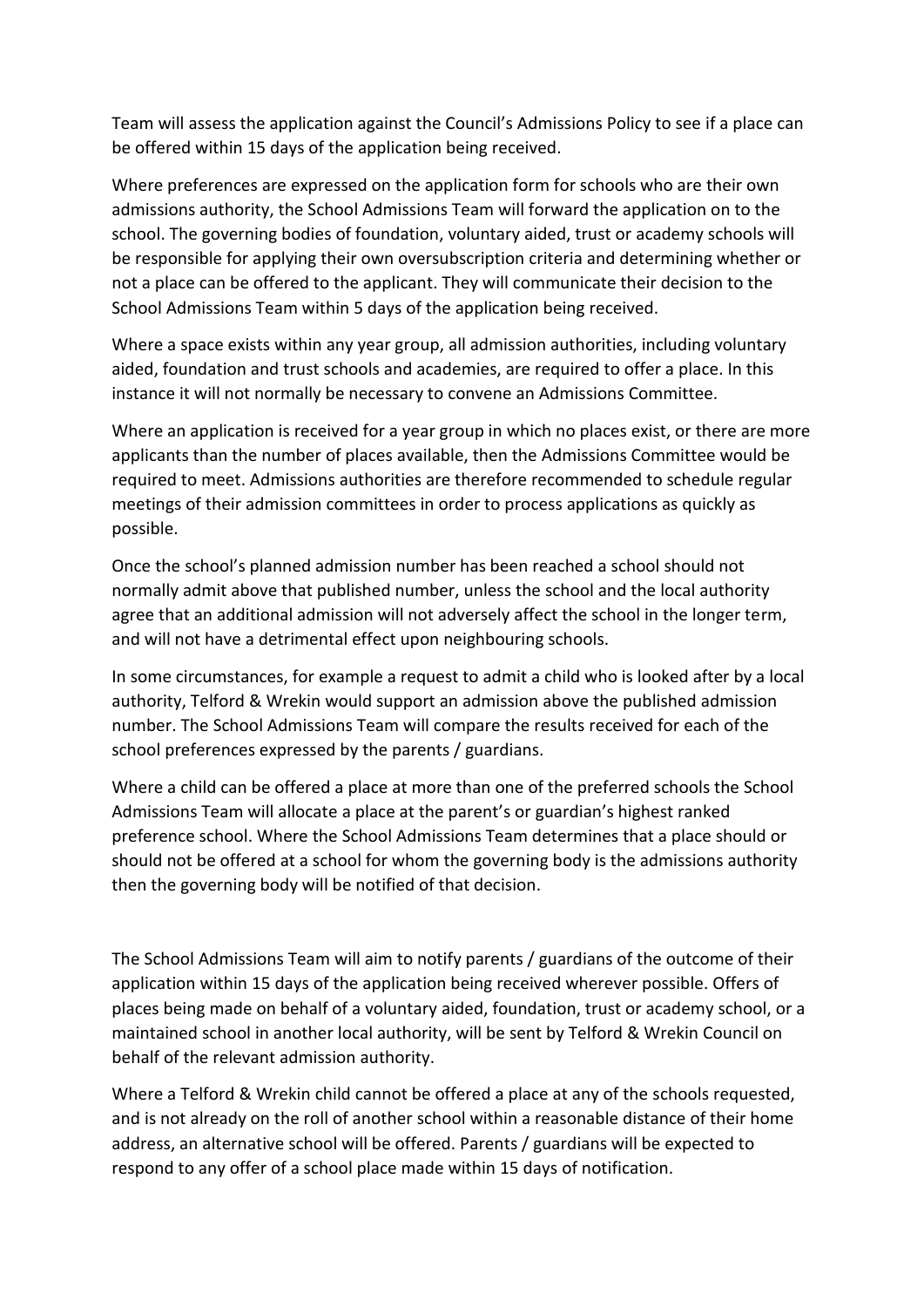Where a place has been offered at a Telford & Wrekin school we would expect it to be taken up within 6 weeks of the offer being made and accepted; otherwise the offer will be withdrawn.

Places are not normally held open for more than half a term or allocated more than half a term in advance for in-year admissions.

Where refusals are made for Telford & Wrekin schools parents / guardians will be given information about the appeals process. Where refusals are made on behalf of other admissions authorities, details about their appeals processes will be passed on.

Telford & Wrekin Council operates a waiting list system for oversubscribed community or voluntary controlled schools. Details on how the lists will be set up and kept are provided within the school's admissions policies. Voluntary aided, foundation, trust and academy schools are responsible for deciding whether to operate a waiting list for in year admissions and how it will operate.

Waiting lists will be operated according to the procedures laid down in the School Admissions Code and should be kept in order of the admissions criteria and not on other considerations such as on what date the application was received. In-Year Fair Access Protocol The local authority has developed, with its Headteachers, an in year fair access protocol (FAP) to ensure that access to education is secured quickly for children who have no school place, and to ensure that all schools in an area admit their fair share of children with challenging behaviour. The main principles are that:

• all schools must participate

• schools will continue to admit the large majority of pupils who apply for an available place under normal admission arrangements

A panel composed of headteachers and local authority officers will meet approximately every 3 weeks to consider cases referred to it and make recommendations

• arrangements for admission through the protocol will be outside the normal operation of the admissions policy and oversubscription will not be regarded as a reason not to admit a pupil

• pupils referred to a school or academy via the in-year fair access panel will take priority over any other children on a waiting list for a place

• parents / guardians will still have a right to appeal to an independent panel for their preferred school, but information will be given to that panel if a more appropriate school has already been identified for that pupil under the terms of the protocol Applications from UK crown servants or military families

As set out in paragraph 2.18 of the School Admissions Code, admission authorities and local authorities must process applications from UK crown servants or UK military families with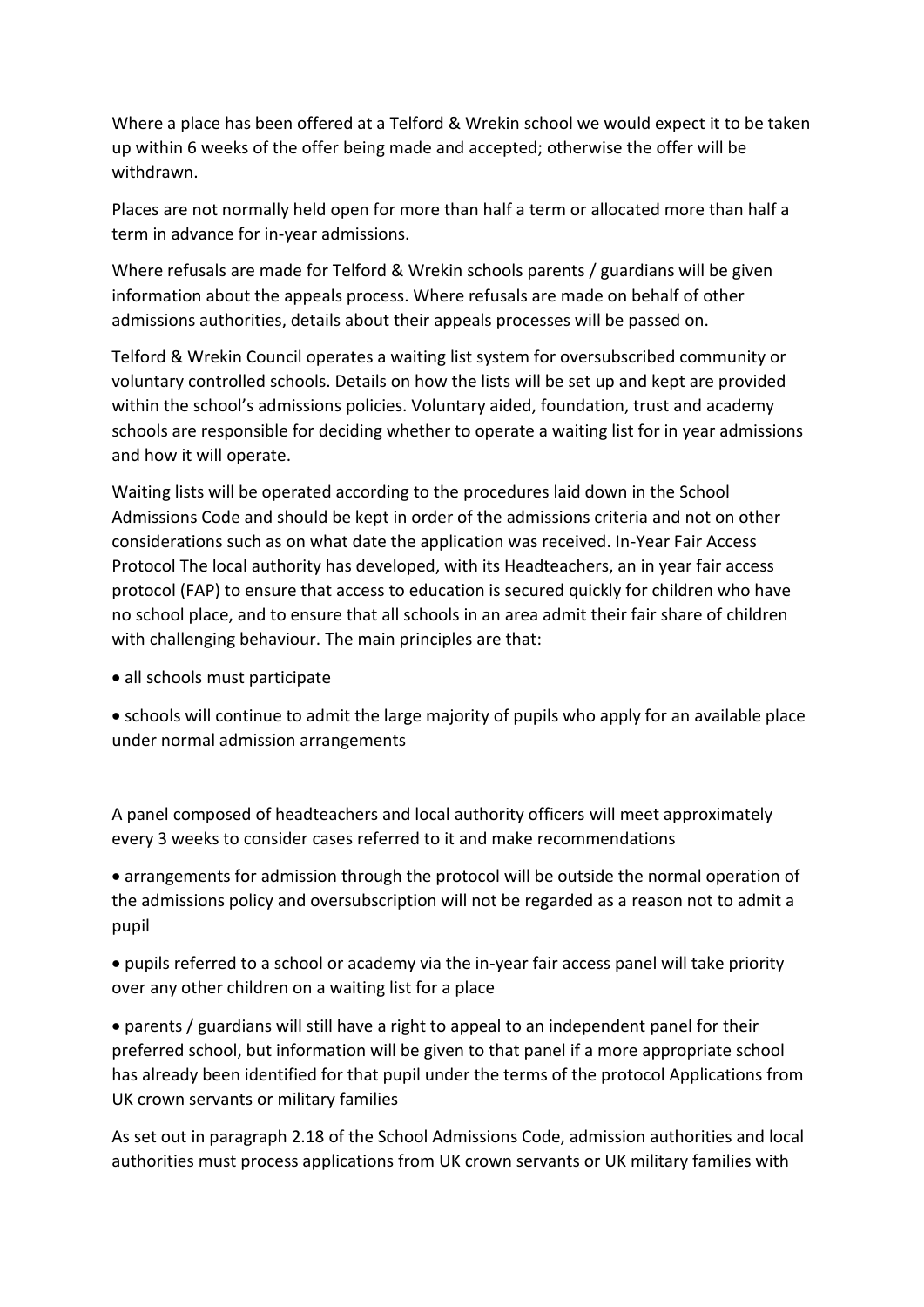evidence from their employers or commanding officers that they are returning to the area ahead of any move.

We will accept any posting or quartering address as a 'home' address in the absence of any actual home address. For more information please refer to www.telford.gov.uk/admissions or contact the school admissions team on admissions@telford.gov.uk School applications for overseas children

Please see the latest guidance from Department for Education. In most cases, children arriving from overseas have the right to attend schools in England. School admission authorities must not refuse to admit a child on the basis of their nationality or immigration status nor remove them from roll on this basis. It is the responsibility of parents to check that their children have a right, under their visa entry conditions, to study at a school.

The Department for Education advises that overseas nationals entering the UK who wish to apply for a state-funded school, check that they have a right of abode or the conditions of their visas otherwise permit them to access a state-funded school.

If you will live in your own property

If you are returning to live in a property that you already own we will require evidence of this. This includes evidence of ownership and proof that the property will be available for the family to live in before the time of hopeful admission.

If you will live in a rented property

If you are returning to live in a property that you are renting, we will require evidence of this. This includes evidence of a rental agreement and proof that the property will be available for the family to live in before the time of hopeful admission.

What happens after I have applied for an in year application?

Your application will be processed and a place allocated based on the information that you have provided. If a place is allocated at a school in advance of your arrival then it will be expected that your child will take up the offer. You should be aware that schools within Telford & Wrekin will only hold a place for half a term. Failure to attend will result in the withdrawal of the school offer and offered to another pupil.

What if I do not have the documentation required?

If you are unable to provide address evidence then your child's application will be considered on the basis of your current address and in the event of the school being oversubscribed it is unlikely that a place will be offered due to the distance concerned, in this circumstance, your child will not receive an offer of an alternative school place until you are actually resident in the UK.

Applying in the transition round – year reception and secondary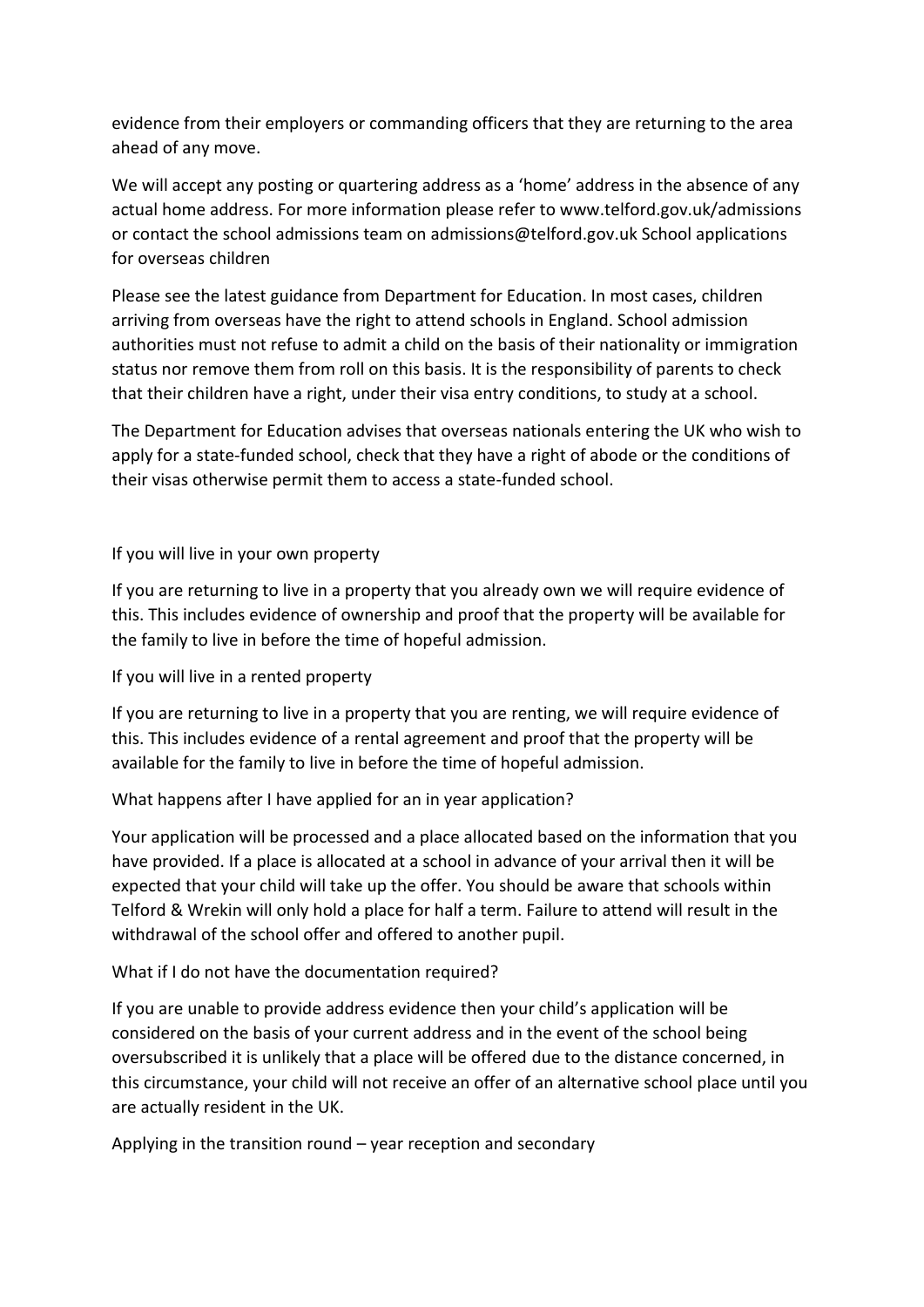When you are ready to make your application you should email school admissions at admissions@telford.gov.uk with your child's full name, date of birth, the school they are attending now and the schools you would like to apply for. You can apply for up to 4 schools.

You will need to tell us where you are now and, if you know it, the address you are moving to and also the date you plan to move to Telford. We will ask for proof of your new home address.

We recommend that you apply before the closing date. You can email us for advice.

You should check that you have right of abode or the conditions of your visa before making an application for a school place Children recently arrived in the UK If your child has recently arrived in the UK and is living in Telford & Wrekin without a school place you will need to complete the in year application form [www.telford.gov.uk/admissions.](http://www.telford.gov.uk/admissions)

# **Definitions**

As a local authority we use the following definitions Distance / tie-breaker If there are insufficient places for all children in any one category, places will be allocated on the basis of distance between home and school as measured by straight line distance with those children closest to the school having priority.

Distances are measured using the Council's computerised mapping system. Random allocation will be used as a tie-break to decide who has highest priority for admission if the distance between two children's homes and the school is the same. This process will be independently verified.

Electively Home Educated (EHE) - Children who are electively home educated are children whose parent or guardian has undertaken the decision to take full responsibility for their child's education themselves. They have to ensure their child receives an education that is suitable to their age, aptitude and ability and any special needs that the child may have.

Fraudulent or Misleading Information - All applicants must give accurate information about the genuine residential address of the child. If a family own a property and move to live with a relation in order to create an in-area address, the substantive home address will be used for allocation purposes and not that of the relation.

Trial separation in order to create an in-area address will also not be accepted as proof of a permanent residence. Addresses are checked as part of the allocation procedure. In the event of a discrepancy the parents / carers or guardians will be required to provide written evidence that the address is genuine, by producing at least two utility bills. Where a house move is made applicants will be required to produce a letter from their solicitor confirming exchange of contracts or provide a copy of a signed tenancy agreement.

Short-term tenancy agreements in order to create in-area status will not be acceptable where the substantive parental address has not been sold. Where any information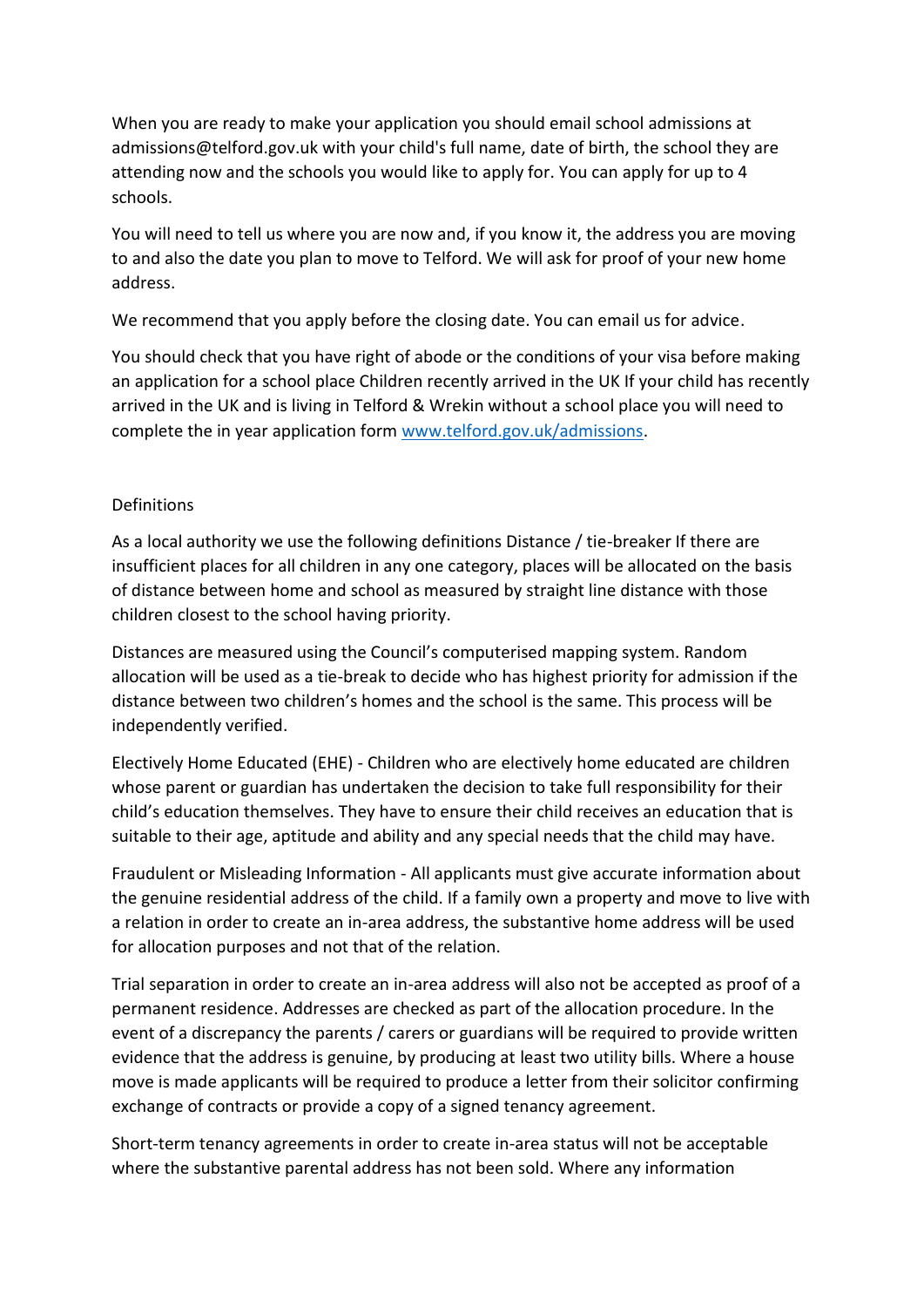regarding the child's home address is found to be fraudulent or misleading the local authority has the right to withdraw the offer of a school place, even if the child has already been admitted to the school.

Normal Home Address - This is your child's home address; it is where you and your child live together, unless you can show that they live elsewhere with someone with legal care and control of your child. For admission purposes, this must be a residential property that is your child's only or main residence. It cannot be an address at which your child may sometimes stay or sleep due to your domestic arrangements. The child's address should be that of the child's permanent home. A business address, work place address or childminders address will not be accepted. A relative or carers address can only be considered if those person(s) have legal custody of the child. Evidence of legal custody or parental responsibility such as a court order is needed. The property must be owned, leased or rented by the child's parent(s) or person with legal responsibility for the child. A child's Normal Home Address is where he or she spends most of the week, unless it is accommodation at a boarding school. You must tell us if you move house after you have made your application. In deciding your 'normal home address' we would not usually accept an address if:

• You or your family have a second home elsewhere as a main residence. We expect that you have sold, or leased, through an agency, your previous property or that a lease agreement on a property you previously rented has expired and that you have no other residence

• Only part of a family has moved out of the Normal Home Address unless this was part of a divorce or permanent separation arrangement. If this is the case we will ask for evidence

• Two or more families claim to be living together in a property which is not suitable for the number of adults and children present and for which there is no formal record of this arrangement

• A child moves to a home other than with their parent, unless this is part of a formal fostering or care arrangement We will check this information.

We can refuse to accept where you say your child lives if we have any doubts, in which case we will continue to ask for evidence to show that you and your family actually live where you say you live. We may ask our legal team to investigate or ask that you provide legal confirmation of your address.

We may check the evidence you have provided with other agencies, including your child's current school, council tax, benefits, including free school meals.

If we offer a place at a school and then discover that the offer was made on the basis of fraudulent or misleading information (for example, a false claim to living in a catchment area), and this denied a place to another child, the offer of that place will be withdrawn by the admission authority for the school. This has happened in previous years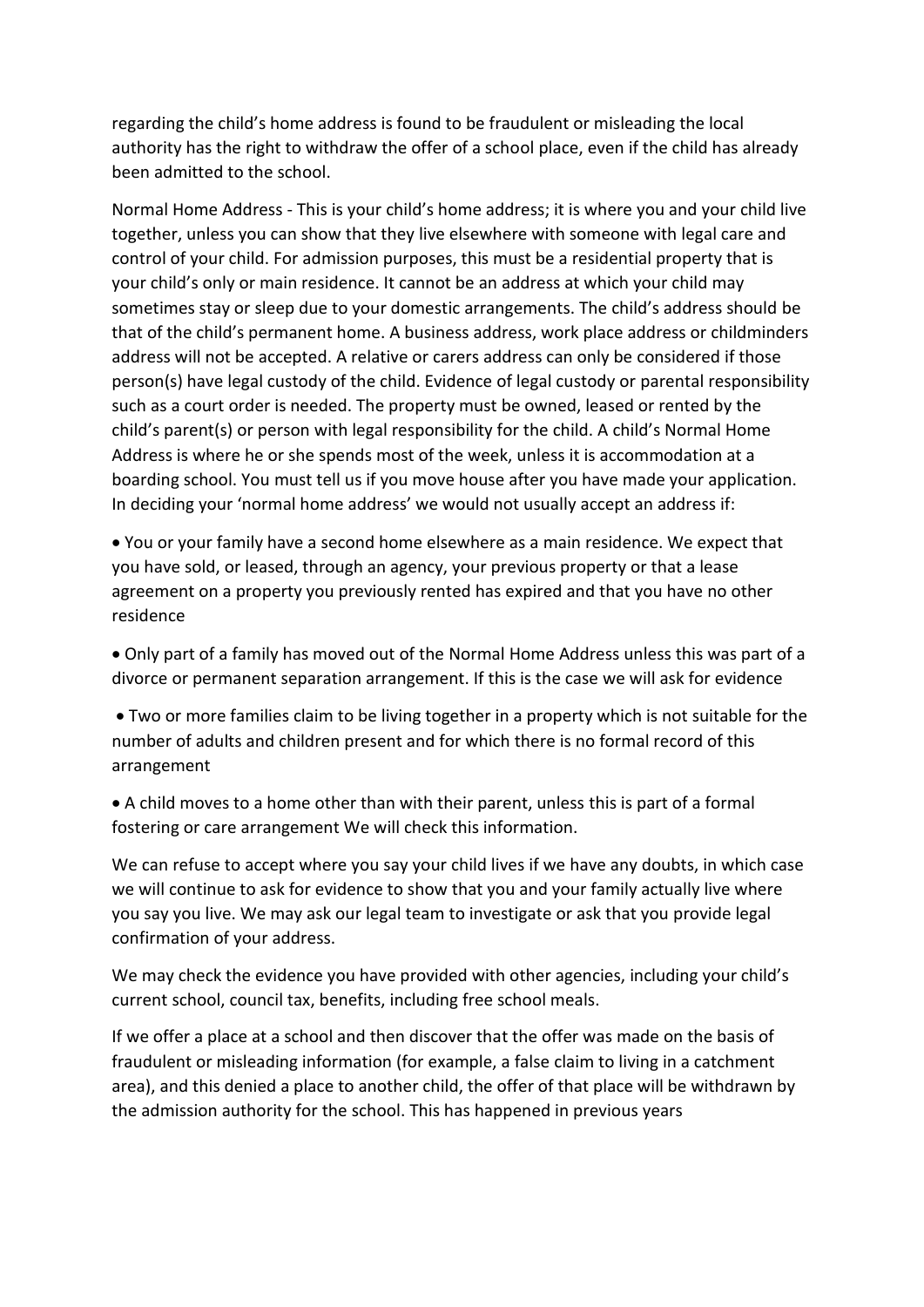In accordance with the School Admissions Code (2014), the local authority may only offer one school place per child. An application can only be made from a single address and only one application can be made for each child.

For the avoidance of doubt, a child's home address will be the normal residence of the parent(s) or legal guardian(s) who has care of the child. Where a child lives with parents with shared parental responsibility, each for part of the week, the home address will be considered to be the address of the parent where the child spends most time. If time is spent equally between the two parents, the home address will normally be taken to be the address registered to.

### Looked After Children

A looked after child is a child who is (a) in the care of a local authority, or (b) being provided with accommodation by a local authority in the exercise of their social services functions (see the definition in Section 22(1) of the Children Act 1989).

### Military Families

Telford & Wrekin Local Authority understands that the families of UK service personnel often have to move at short notice. In such cases if we receive an application along with an official letter from the MOD, FCO or GCHQ stating a relocation date we will then begin to process in advance of the relocation, based on the address of quarters that the family have been allocated.

# Medical Reason

Because all our schools have similar facilities, there are very few exceptional reasons that mean that a child can only attend one particular school. For example, all schools can cope with common childhood complaints such as asthma or diabetes.

Although child-minding and childcare arrangements are very important to a working parent, we cannot take account of these arrangements when offering school places. They will not be accepted as exceptional reasons.

Parental Responsibility You will be asked by your child's school to provide details of all those with parental responsibility for your child. Having parental responsibility means assuming all the rights, duties, powers, responsibilities and authority that a parent of a child has by law.

People other than a child's natural parents can acquire parental responsibility through:

- being granted a Residence Order
- being appointed a guardian

• being named in an Emergency Protection Order (although parental responsibility in such a case is limited to taking

- reasonable steps to safeguard or promote a child's welfare)
- adopting a child Or in addition,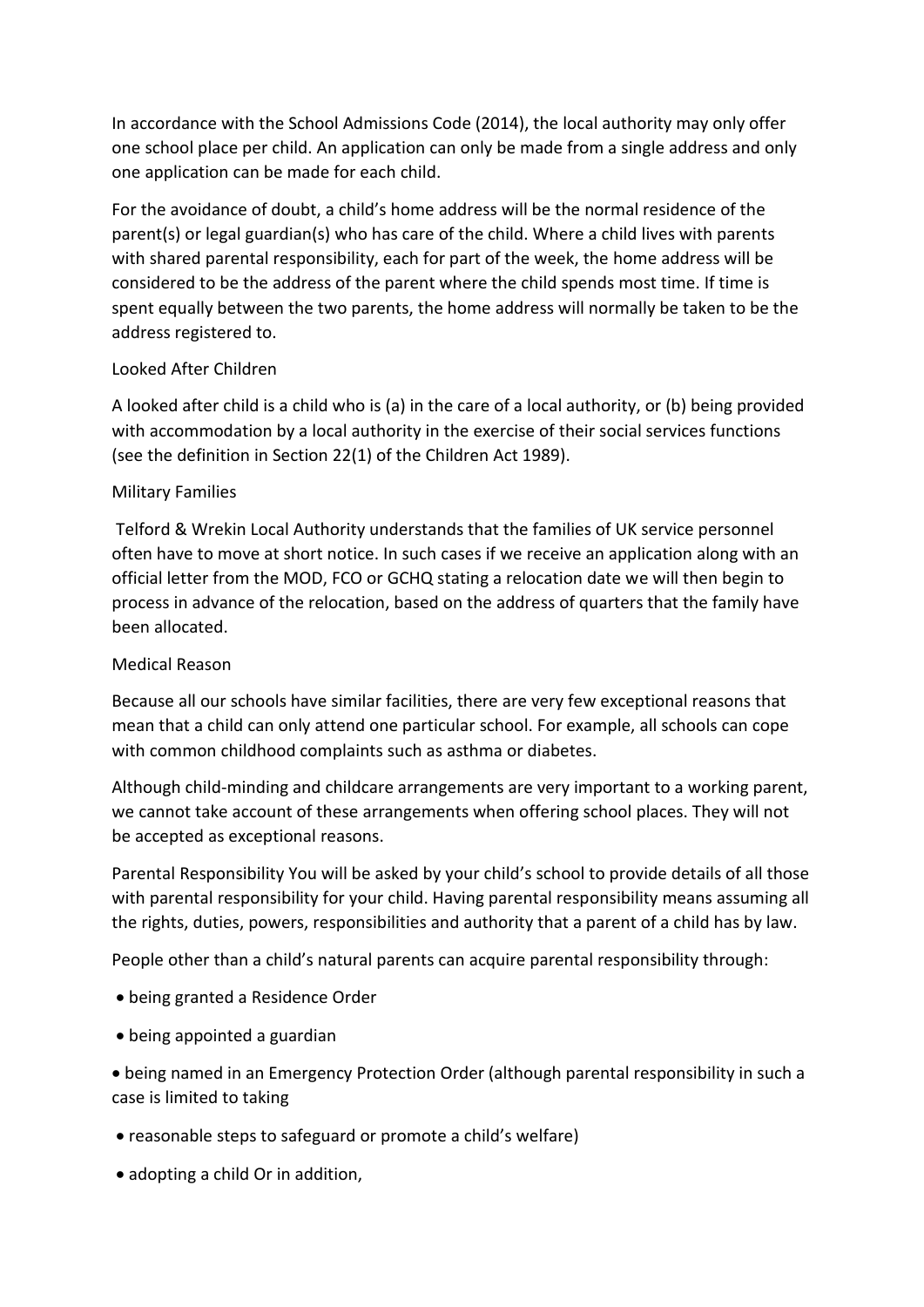· a local authority can acquire parental responsibility if it is named in the care order for a child

You will also be asked how you can be contacted in an emergency in case your child becomes ill or has an accident in school. Please remember that it is important that all these details are kept up-to-date and you must, therefore, notify the school of any changes, most especially changes of address.

Pupils with an Education Health & Care Plan

The admission of children with an Educational Health & Care Plan (EHCP) will be in accordance with parental preference as far as is possible and will be agreed between the parent / guardian, the school and the local authority.

Siblings A sibling is a full brother or sister, a step / half brother or sister, a foster brother or sister or an adopted brother or sister living at the same address as the child for whom the application is being made.

The PAN for St Peter's Bratton Church of England Academy is 60 pupils. The PAN for other schools in Telford and Wrekin is available on the admissions website.

# Co-ordinated Scheme for Admission to Primary Schools in Telford & Wrekin for 2023/2024

| 2022                       |                                                                       |
|----------------------------|-----------------------------------------------------------------------|
| <b>September / October</b> | Promotion of applying for a school place                              |
| 2023                       |                                                                       |
| 15 January                 | Closing date for Reception and Year 3 (junior school<br>applications) |
| w/c 24 January             | Applications sent to / received from other local authorities          |
|                            | Local authority sends applications to foundation / voluntary          |
| w/c 14 February            | aided schools / academies for consideration                           |
| <b>By 1 March</b>          | Foundation / voluntary aided / academies forward lists of             |
|                            | all preferences ranked in accordance with criteria to the             |
|                            | <b>School Admissions Team</b>                                         |
| w/c 7 March                | Provisional offers shared between local authorities                   |
| w/c 28 March               | Final offers shared between local authorities                         |
| 18 April                   | Parents informed of school allocations                                |
|                            | Late applications received after the closing date will be             |
|                            | processed after the offer day.                                        |
| June                       | Appeals to take place                                                 |

# The following dates apply to applicants for Reception / Infant to Junior places